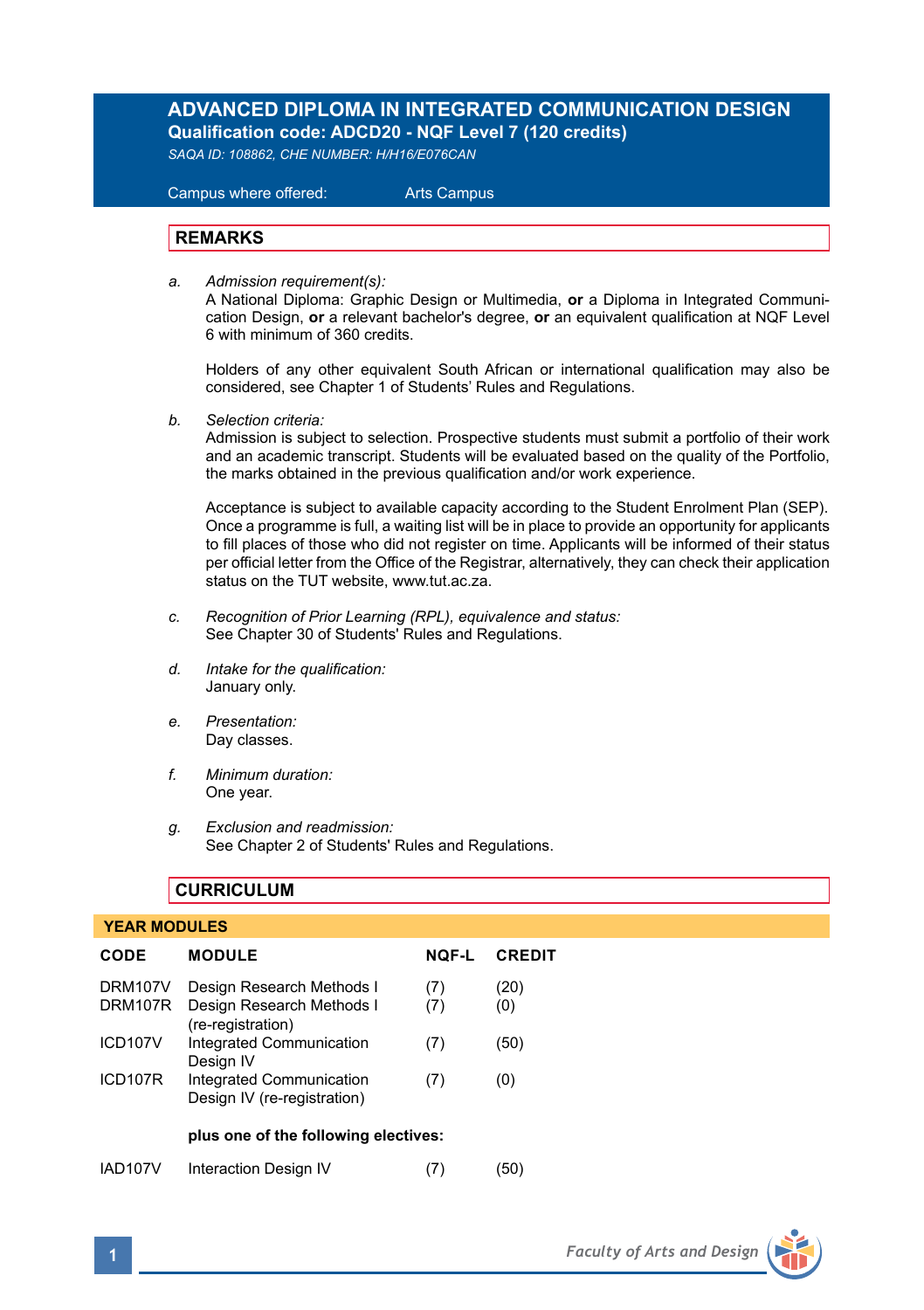| <b>MDE107V</b> | (re-registration)<br>Motion Design IV                                          | (7) | (50)       |
|----------------|--------------------------------------------------------------------------------|-----|------------|
| MDE107R        | Motion Design IV (re-registration) (7)<br>TOTAL CREDITS FOR THE QUALIFICATION: |     | (0)<br>120 |

## **MODULE INFORMATION (OVERVIEW OF SYLLABUS)**

The syllabus content is subject to change to accommodate industry changes. Please note that a more detailed syllabus is available at the department or in the study guide that is applicable to a particular module. At time of publication, the syllabus content was defined as follows:

## **D**

## **DESIGN RESEARCH METHODS I (DRM107V/R) PROJECT ASSESSMENT**

#### *(Module custodian: Department of Visual Communication)*

StudentS will be able to: 1. Demonstrate an understanding of a range of applied methods of enquiry in the field of design, and their suitability to specific investigations; and the ability to select and apply a range of applied methods to resolve problems or introduce change within design practice. 2. Demonstrate the ability to identify, analyse, evaluate, critically reflect on and address complex problems, applying evidence-based solutions and theory-driven arguments within a Design context. 3. Demonstrate the ability to take decisions and act ethically and professionally, and the ability to justify those decisions and actions drawing on appropriate ethical values and approaches within a design environment. Furthermore, students will acquire the ability to develop appropriately applied processes of information gathering within a design context; and the ability to independently validate the sources of information and evaluate and manage the information. Finally, they will also be able to demonstrate an understanding of knowledge as contested and the ability to evaluate types of applied knowledge and explanations typical within the field of design. (Total tuition time: ± 200 hours)

### **I**

#### **INFORMATION DESIGN IV (IFD107V/R) PROJECT ASSESSMENT**

#### *(Module custodian: Department of Visual Communication)*

A module aimed at the further development of a student's understanding of advanced methods that can be used for the visual and textual display of information, by making complex, technical contexts easy to understand and accessible. The module is further aligned to the contexts and themes of the projects in the Integrated Communication Design module that will be informed by socio-economic, socio-ethical and socio-ecological lenses across the four orders of design. The software and technical skills obtained in this module will be applied in the projects of the Integrated Communication Design module. (Total tuition time: ± 500 hours)

## **INTEGRATED COMMUNICATION DESIGN IV (ICD107V/R) PROJECT ASSESSMENT**

## *(Module custodian: Department of Visual Communication)*

A module aimed at the further development of a student's understanding and knowledge of the principles, methods, and theories at an advanced level, applicable to the creation of integrated design solutions, addressing relevant problems in the transdisciplinary field of Communication Design, across the four orders of design. The design principles methods and theories are reflexively applied in four main practice-led projects throughout the year. Each project is centred on a human-centred design process facilitating both tangible and abstract thinking modes through the main design phases. The transdisciplinary design process seeks to engage the community and learn from people. The design process furthermore seeks to disseminate a variety of design thinking and research techniques in exploring possible design solutions. The student is introduced to the concept of the four orders of design, with the abilities and knowledge developed in the related elective modules of Motion Design, Interaction Design and Information Design reflexively integrated into the three projects, supported by appropriate theoretical frameworks. The contexts and themes of these projects will be informed by the socio-economic, socio-ethical and socio-ecological lenses across the four orders of design, taking cognisance of the knowledge gained in elective modules. (Total tuition time: ± 500 hours)